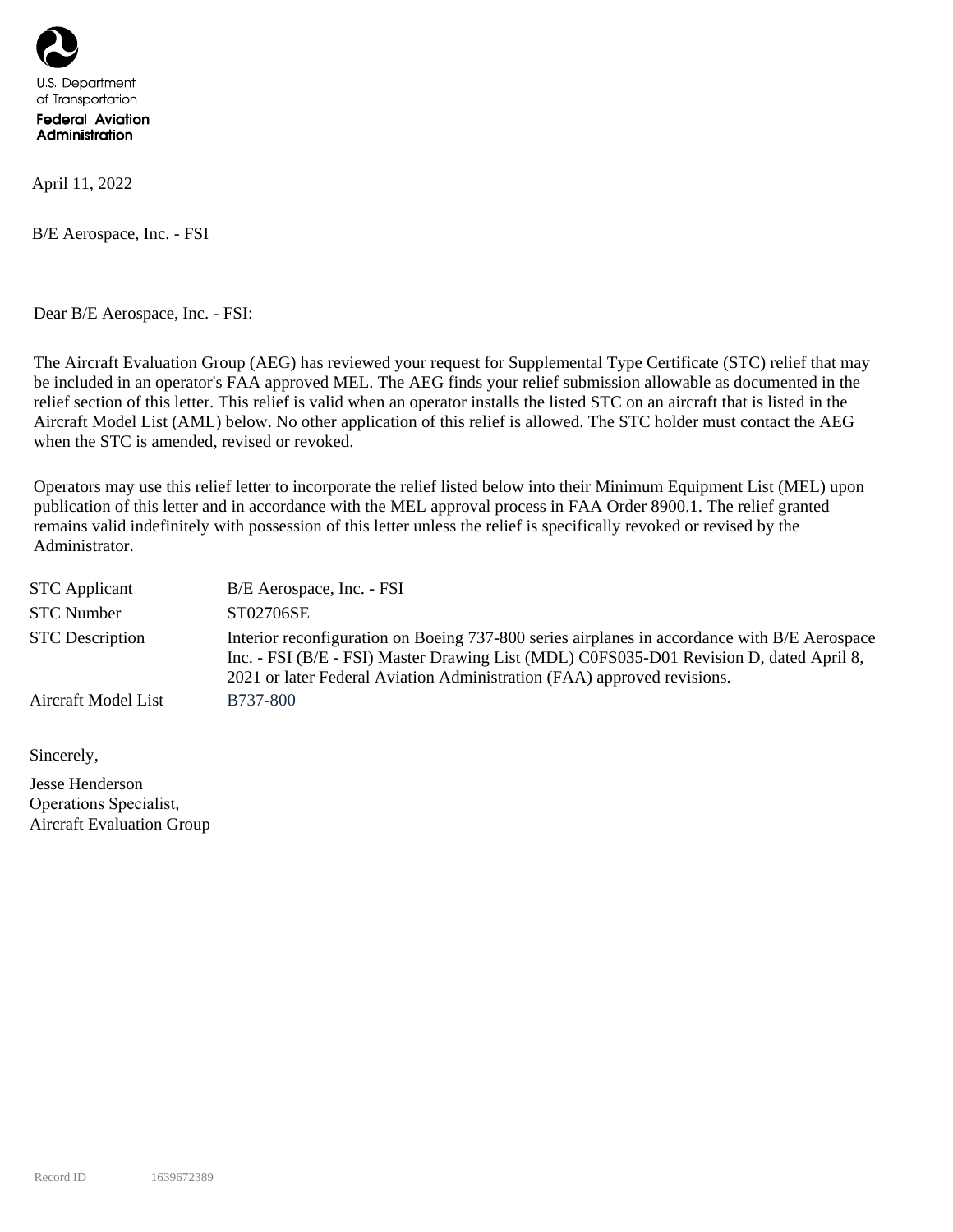## Approved STC Relief

| System | Item                                                                                        | Category      | Installed | Required       | Remarks-Exceptions                                                                                                                                                                                                                                                                                                                                   |
|--------|---------------------------------------------------------------------------------------------|---------------|-----------|----------------|------------------------------------------------------------------------------------------------------------------------------------------------------------------------------------------------------------------------------------------------------------------------------------------------------------------------------------------------------|
| 23     | <b>B/E</b> Aerospace Prerecorded<br>Passenger Announcement<br>System                        | $\mathcal{C}$ | 1         | $\overline{0}$ | (O) May be inoperative<br>provided alternate procedures<br>are established and used.                                                                                                                                                                                                                                                                 |
| 23     |                                                                                             | D             | 1         | $\overline{0}$ | May be inoperative provided<br>procedures do not require its<br>use.                                                                                                                                                                                                                                                                                 |
| 25     | <b>B/E</b> Aerospace<br>Megaphones<br>(Reference MMEL PL-132<br>Rev. 0)                     | D             |           |                | Any in excess of those<br>required by 14 CFR may be<br>inoperative or removed<br>provided:<br>a) Inoperative megaphone<br>remains in a certified location<br>until removed from the<br>aircraft at the next suitable<br>maintenance facility,<br>b) Location placarding is<br>removed or obscured, and<br>c) Required distribution is<br>maintained. |
|        | <b>B/E</b> Aerospace Emergency<br>Medical<br>Equipment<br>(reference MMEL PL-132<br>Rev. 0) |               |           |                |                                                                                                                                                                                                                                                                                                                                                      |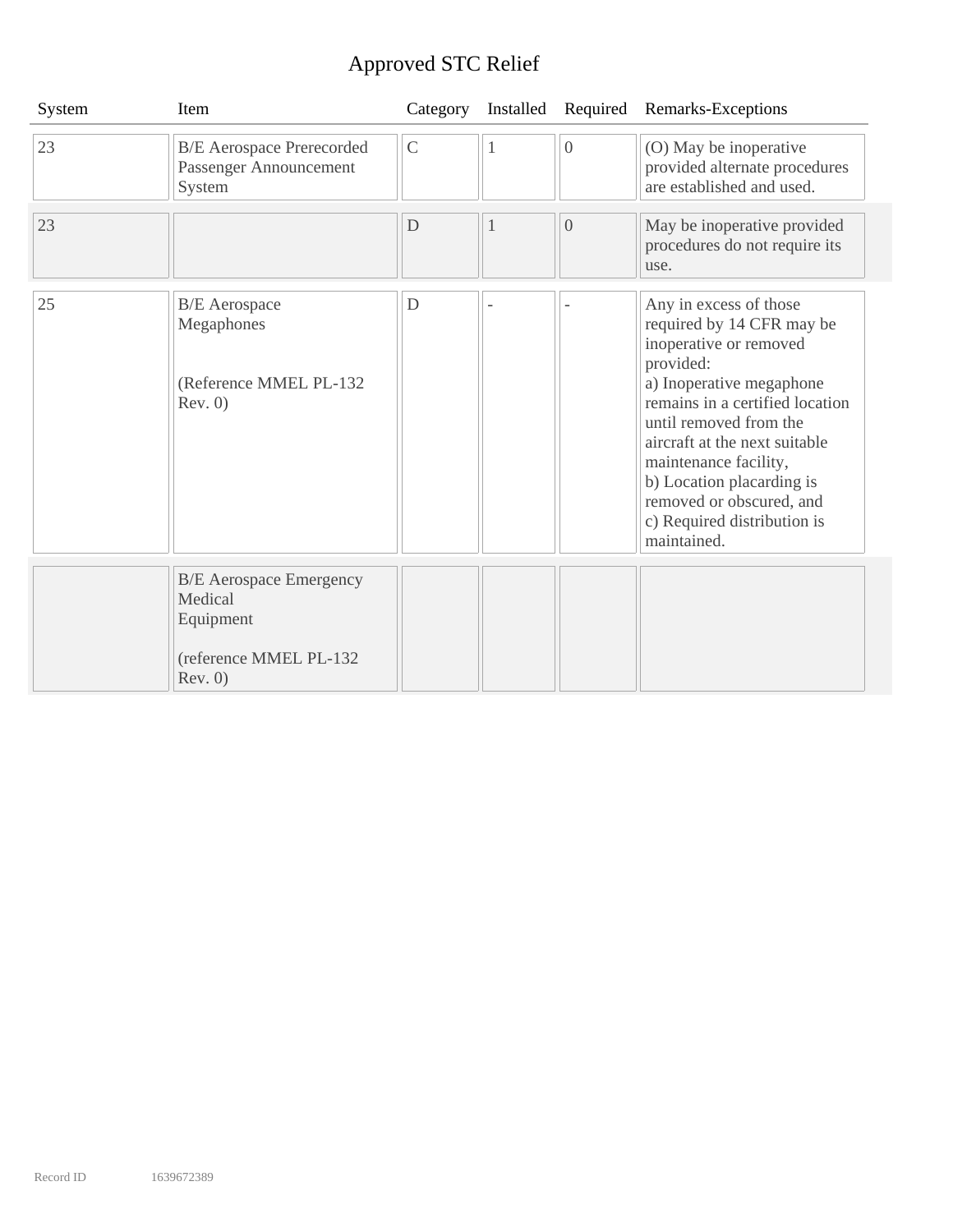| 25 | B/E Aerospace First Aid Kit<br>(FAK) and/or Associated<br>Equipment | A           |  | (O) If more than one is<br>required by 14 CFR, only one<br>of the required FAKs may be<br>incomplete or removed<br>provided:<br>a) The FAK is labeled or<br>placarded in a manner that<br>will identify it as a unit that<br>cannot be mistaken for a fully<br>serviceable unit,<br>b) Location placarding is<br>removed or obscured, and<br>c) Repairs or replacements are<br>made within one flight.<br>NOTE: Medical equipment<br>installed in the aircraft as part<br>of an EMS operation is not<br>considered part of the normal<br>complement of equipment. No<br>MMEL relief applies to that<br>equipment and 14 CFR<br>maintenance and inspection<br>requirements do not apply. |
|----|---------------------------------------------------------------------|-------------|--|-----------------------------------------------------------------------------------------------------------------------------------------------------------------------------------------------------------------------------------------------------------------------------------------------------------------------------------------------------------------------------------------------------------------------------------------------------------------------------------------------------------------------------------------------------------------------------------------------------------------------------------------------------------------------------------------|
| 25 |                                                                     | D           |  | Any in excess of those<br>required by 14 CFR may be<br>incomplete or removed.                                                                                                                                                                                                                                                                                                                                                                                                                                                                                                                                                                                                           |
| 25 | <b>B/E</b> Aerospace Flotation<br>Equipment (Crew and<br>Passenger) | $\mathbf D$ |  | Any in excess of those<br>required by 14<br>CFR may be inoperative or<br>missing provided required<br>distribution is maintained.                                                                                                                                                                                                                                                                                                                                                                                                                                                                                                                                                       |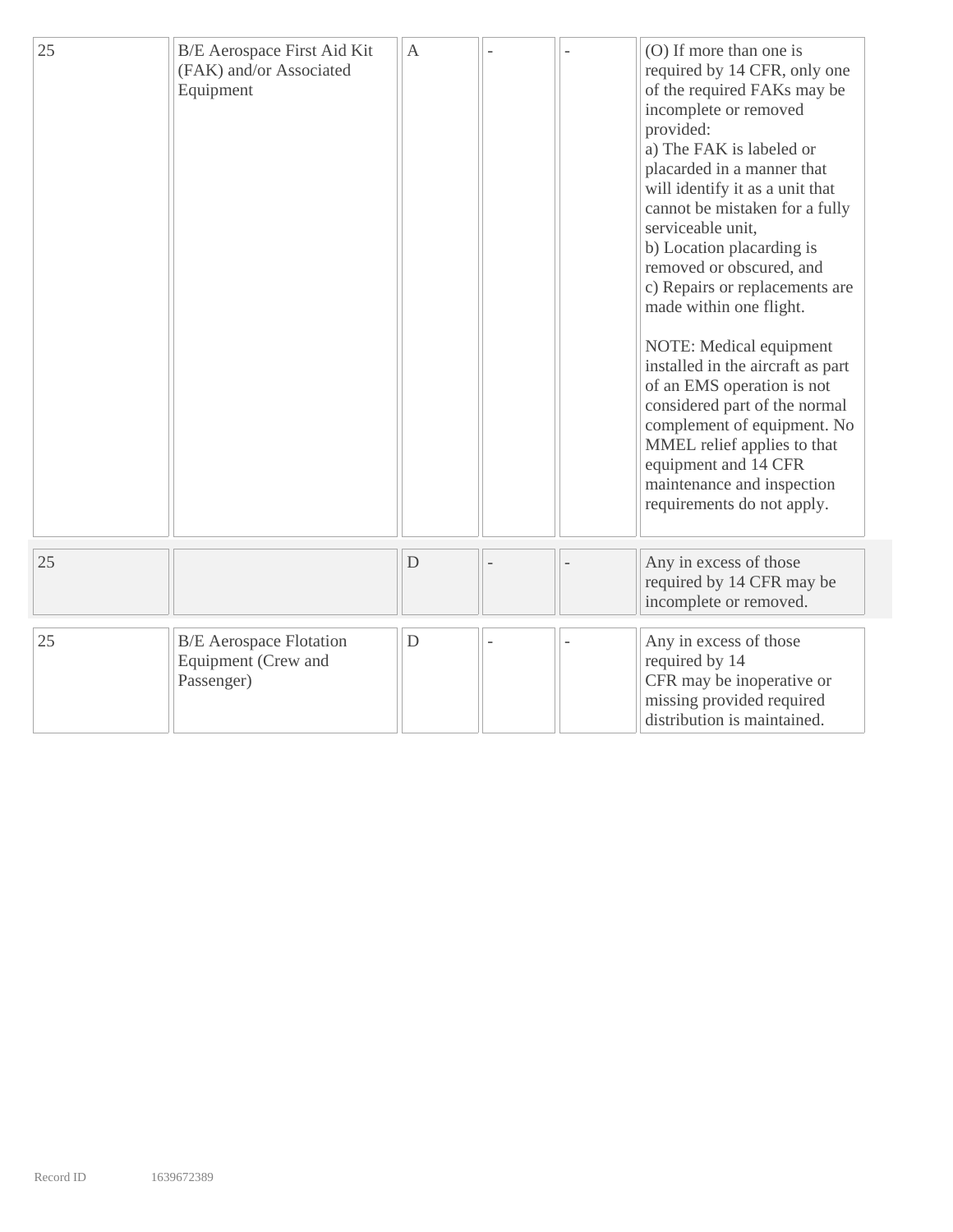| 25 | <b>B/E</b> Aerospace Storage<br>Bins/Cabin, Galley, and<br><b>Lavatory Storage</b><br>Compartments/Closets<br>(Reference<br><b>MMEL PL-104 Rev. 7)</b> | $\mathcal{C}$ |  | (M) May be inoperative<br>provided:<br>a) Procedures are established<br>to secure affected bin,<br>compartment, or closet in<br>closed position,<br>b) Affected bin, compartment,<br>or closet is prominently<br>placarded "DO NOT USE",<br>c) Any emergency equipment<br>located in affected bin,<br>compartment, or closet is<br>considered inoperative, and<br>d) Affected bin, compartment,<br>or closet is not used for<br>storage of any items except<br>for those permanently affixed.<br>NOTE 1: For overhead bins, if<br>no partitions are installed, the<br>entire overhead bin is<br>considered inoperative.<br>NOTE 2: Proviso is not<br>intended to preclude |
|----|--------------------------------------------------------------------------------------------------------------------------------------------------------|---------------|--|---------------------------------------------------------------------------------------------------------------------------------------------------------------------------------------------------------------------------------------------------------------------------------------------------------------------------------------------------------------------------------------------------------------------------------------------------------------------------------------------------------------------------------------------------------------------------------------------------------------------------------------------------------------------------|
|    |                                                                                                                                                        |               |  | crewmember inspections.                                                                                                                                                                                                                                                                                                                                                                                                                                                                                                                                                                                                                                                   |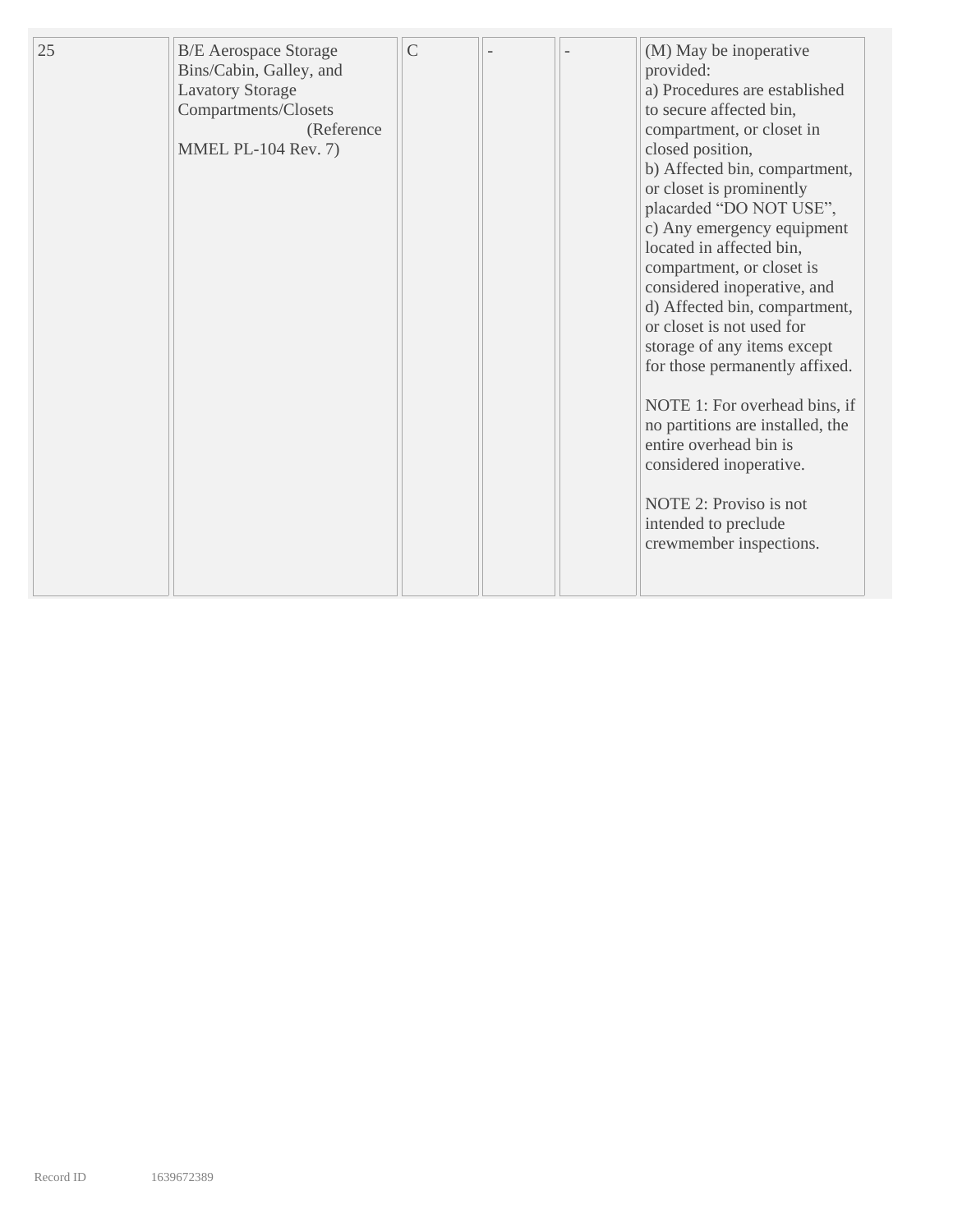| 25 |                                                                              | $\mathcal{C}$ |                | $(M)(O)$ May be inoperative<br>provided:<br>a) For nonretractable doors,<br>affected door is removed,<br>b) For retractable doors,<br>affected door is removed or<br>secured in retracted (fully<br>open) position,<br>c) Affected bin, compartment,<br>or closet is prominently<br>placarded "DO NOT USE",<br>d) Affected bin, compartment,<br>or closet is not used for<br>storage of any items except<br>those permanently affixed,<br>e) Procedures are established<br>and used to alert<br>crewmembers and passengers<br>of inoperative bins,<br>compartments, or closets, and<br>f) Passengers are briefed that<br>affected bin, compartment, or<br>closet is not used.<br>NOTE 1: For overhead bins, if<br>no partitions are installed, the<br>entire overhead bin is<br>considered inoperative.<br>NOTE 2: Any emergency<br>equipment located in affected<br>bin, compartment, or closet<br>(permanently affixed) is<br>available for use. |
|----|------------------------------------------------------------------------------|---------------|----------------|----------------------------------------------------------------------------------------------------------------------------------------------------------------------------------------------------------------------------------------------------------------------------------------------------------------------------------------------------------------------------------------------------------------------------------------------------------------------------------------------------------------------------------------------------------------------------------------------------------------------------------------------------------------------------------------------------------------------------------------------------------------------------------------------------------------------------------------------------------------------------------------------------------------------------------------------------|
| 25 | Multi Latch / Quarter-Turn<br>Lug Installation                               | $\mathsf{C}$  |                | One latch / lug per<br>compartment may be<br>inoperative provided:<br>a) Remaining latch(es) / lug(s)<br>on affected compartments<br>operates normally, and<br>b) If affected compartment is<br>used for a galley cart, cart<br>remains empty.                                                                                                                                                                                                                                                                                                                                                                                                                                                                                                                                                                                                                                                                                                     |
| 25 | <b>Storage Compartment Key</b><br>Locks<br>(Reference MMEL PL-107<br>Rev. 7) | D             | $\overline{0}$ | (M) May be inoperative in the<br>unlocked position provided<br>doors can be secured by other<br>means.                                                                                                                                                                                                                                                                                                                                                                                                                                                                                                                                                                                                                                                                                                                                                                                                                                             |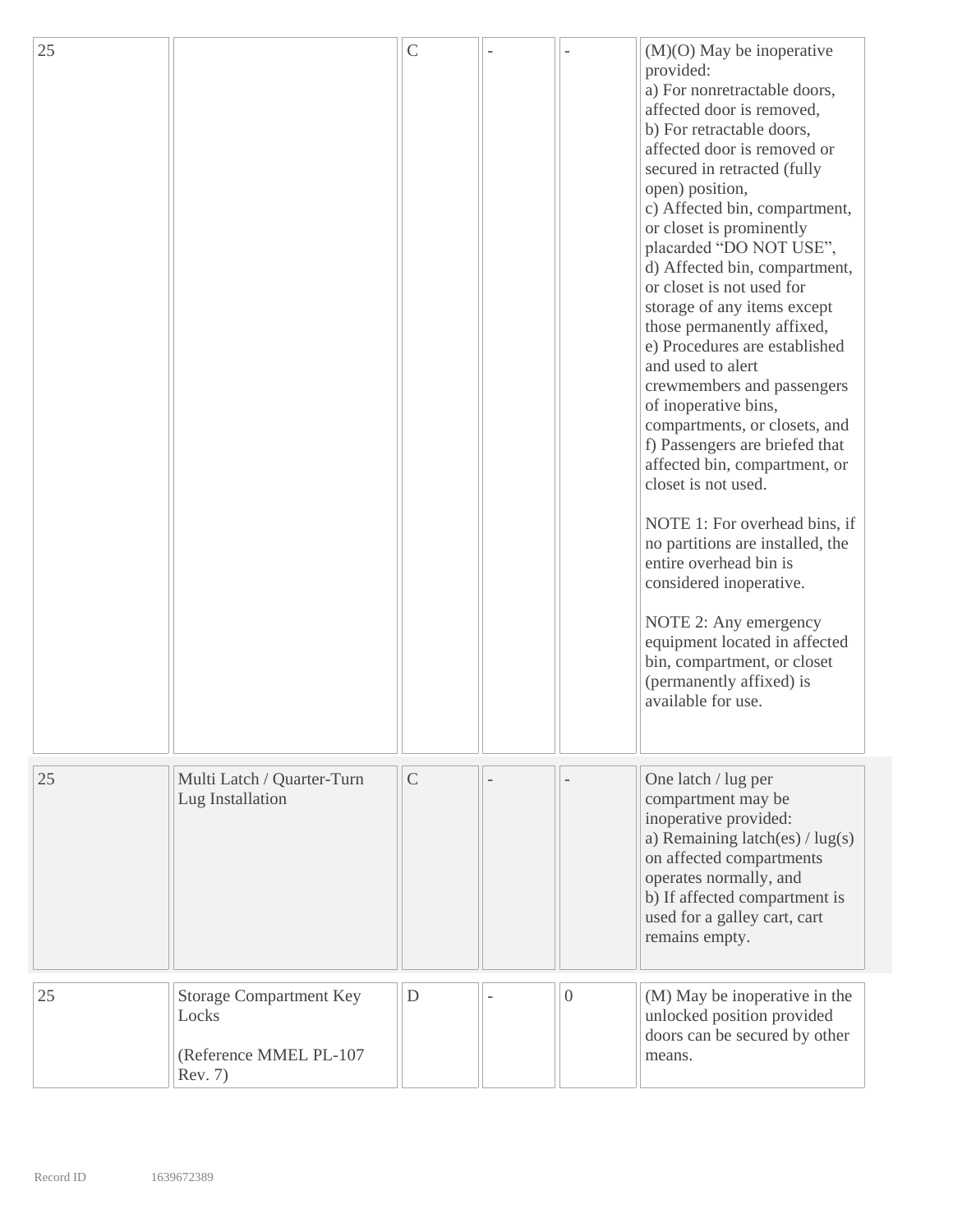| 25 | <b>B/E</b> Aerospace Passenger<br>Seats<br>(Reference MMEL<br>PL-79 Rev. 9)                    |               |  |                                                                                                                                                                                                                                                                                                                                                                                                                                                                                                               |
|----|------------------------------------------------------------------------------------------------|---------------|--|---------------------------------------------------------------------------------------------------------------------------------------------------------------------------------------------------------------------------------------------------------------------------------------------------------------------------------------------------------------------------------------------------------------------------------------------------------------------------------------------------------------|
| 25 | Passenger Seats (Includes all<br>Configurations and Locations)                                 | $\mathbf D$   |  | May be inoperative provided:<br>a) Seat does not restrict access<br>to any emergency exit, egress<br>route, or main aisle, and<br>b) The affected seat(s) is<br>blocked and placarded "DO<br>NOT OCCUPY".<br>NOTE 1: A seat with an<br>inoperative seat belt or<br>shoulder harness is considered<br>inoperative.<br>NOTE 2: Affected seat(s) may<br>include the seat(s) behind<br>and/or adjacent outboard seats.<br>NOTE 3: Inoperative seats do<br>not affect the required number<br>of Flight Attendants. |
| 25 | Positioning Controls for Taxi,<br>Takeoff, and Landing (TTL)<br>(Mechanical and/or Electrical) | D             |  | (M) May be inoperative and<br>seat occupied provided seat is<br>secured in the taxi, takeoff,<br>and landing (TTL) position.                                                                                                                                                                                                                                                                                                                                                                                  |
| 25 |                                                                                                | D             |  | May be inoperative and seat<br>occupied provided seat is<br>immovable in the taxi,<br>takeoff, and landing (TTL)<br>position.                                                                                                                                                                                                                                                                                                                                                                                 |
| 25 | <b>Under Seat Baggage</b><br><b>Restraining System</b>                                         | $\mathcal{C}$ |  | (O) May be inoperative<br>provided:<br>a) Baggage is not stowed<br>under seat with inoperative<br>restraining system,<br>b) Associated seat is<br>placarded "DO NOT STOW<br><b>BAGGAGE UNDER THIS</b><br>SEAT", and<br>c) Procedures are established<br>to alert Cabin Crew of<br>inoperative restraining system.                                                                                                                                                                                             |
|    | <b>Armrests</b>                                                                                |               |  |                                                                                                                                                                                                                                                                                                                                                                                                                                                                                                               |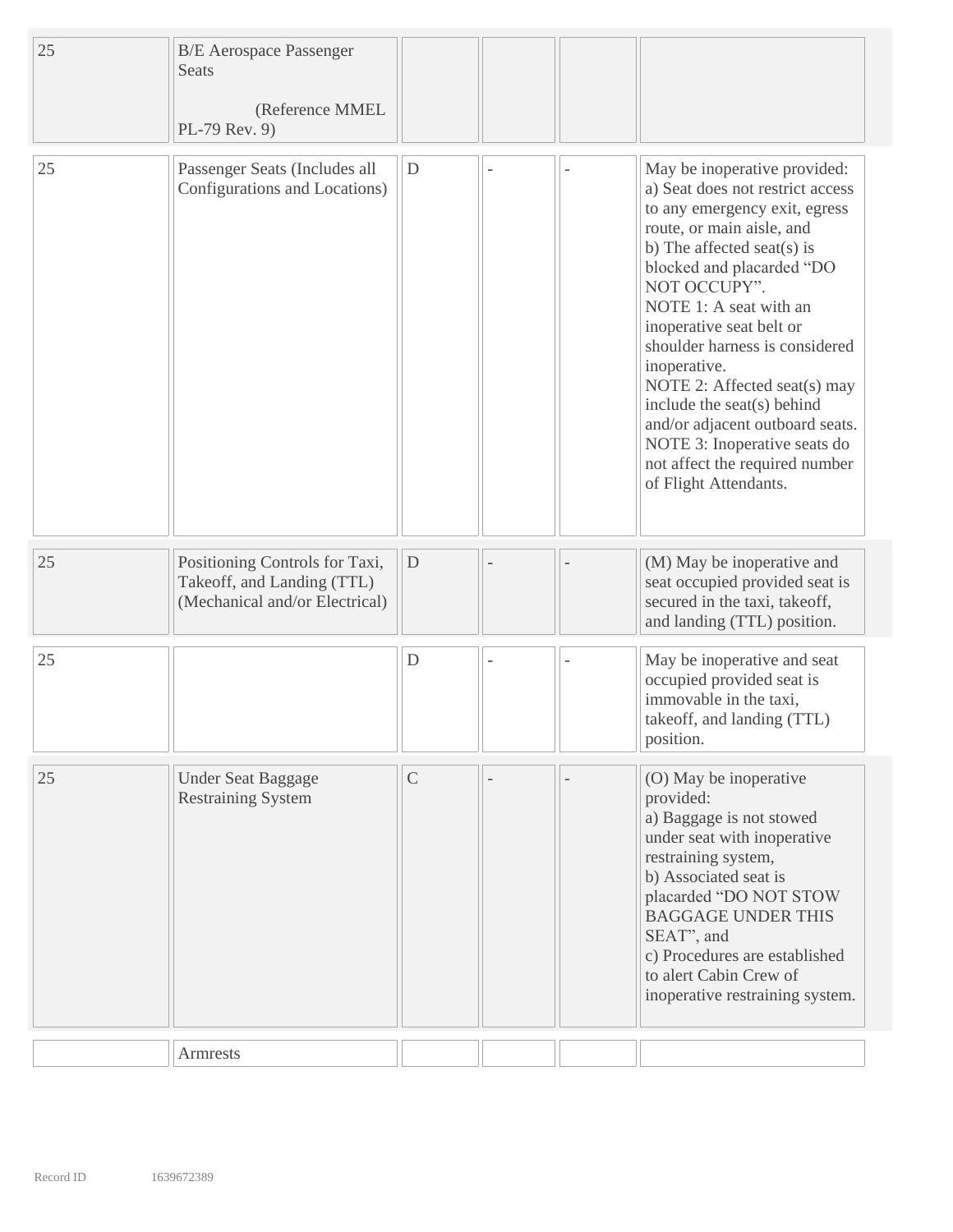| 25 | With Seat Positioning<br>Controls for Taxi, Takeoff,<br>and Landing (TTL) and/or<br><b>Other Controls</b>               | $\mathbf D$  |  | (M) May be inoperative or<br>missing and seat occupied<br>provided:<br>a) Armrest does not restrict<br>access to any emergency exit,<br>egress route, or main aisle, and<br>b) If Armrest with seat control<br>is missing or removed, seat is<br>secured in taxi, takeoff, and<br>landing (TTL) position.                                                                                                                                                                                                                                  |
|----|-------------------------------------------------------------------------------------------------------------------------|--------------|--|--------------------------------------------------------------------------------------------------------------------------------------------------------------------------------------------------------------------------------------------------------------------------------------------------------------------------------------------------------------------------------------------------------------------------------------------------------------------------------------------------------------------------------------------|
| 25 | <b>Without Seat Positioning</b><br>Controls for Taxi, Takeoff,<br>and Landing (TTL) and/or<br><b>Other Controls</b>     | D            |  | May be inoperative or missing<br>and seat occupied provided it<br>does not restrict access to any<br>emergency exit, egress route,<br>or main aisle.                                                                                                                                                                                                                                                                                                                                                                                       |
| 25 | <b>B/E</b> Aerospace "FASTEN<br><b>SEAT BELT WHILE</b><br>SEATED" Sign or<br>Placard<br>(Reerence MMEL PL-89<br>Rev. 2) | $\mathsf{C}$ |  | One or more signs or placards<br>may be illegible or missing<br>provided a legible sign or<br>placard is visible from each<br>occupied passenger seat.                                                                                                                                                                                                                                                                                                                                                                                     |
| 26 | <b>B/E</b> Aerospace Portable Fire<br>Extinguishers                                                                     | D            |  | Any in excess of those<br>required by 14 CFR may be<br>inoperative or removed<br>provided:<br>a) Inoperative fire<br>extinguisher remains in a<br>certified location until<br>removed from the aircraft at<br>the next suitable maintenance<br>facility,<br>b) Location placarding is<br>removed or obscured, and<br>c) Required distribution is<br>maintained.<br>NOTE: Inoperative fire<br>extinguishers, removed from a<br>certified location or removed<br>from the aircraft, are subject<br>to 49 CFR dangerous goods<br>regulations. |
|    | <b>B/E</b> Aerospace Passenger<br><b>Lighted Information</b><br><b>Signs</b><br>(Reference<br>MMEL PL-123 Rev.1)        |              |  |                                                                                                                                                                                                                                                                                                                                                                                                                                                                                                                                            |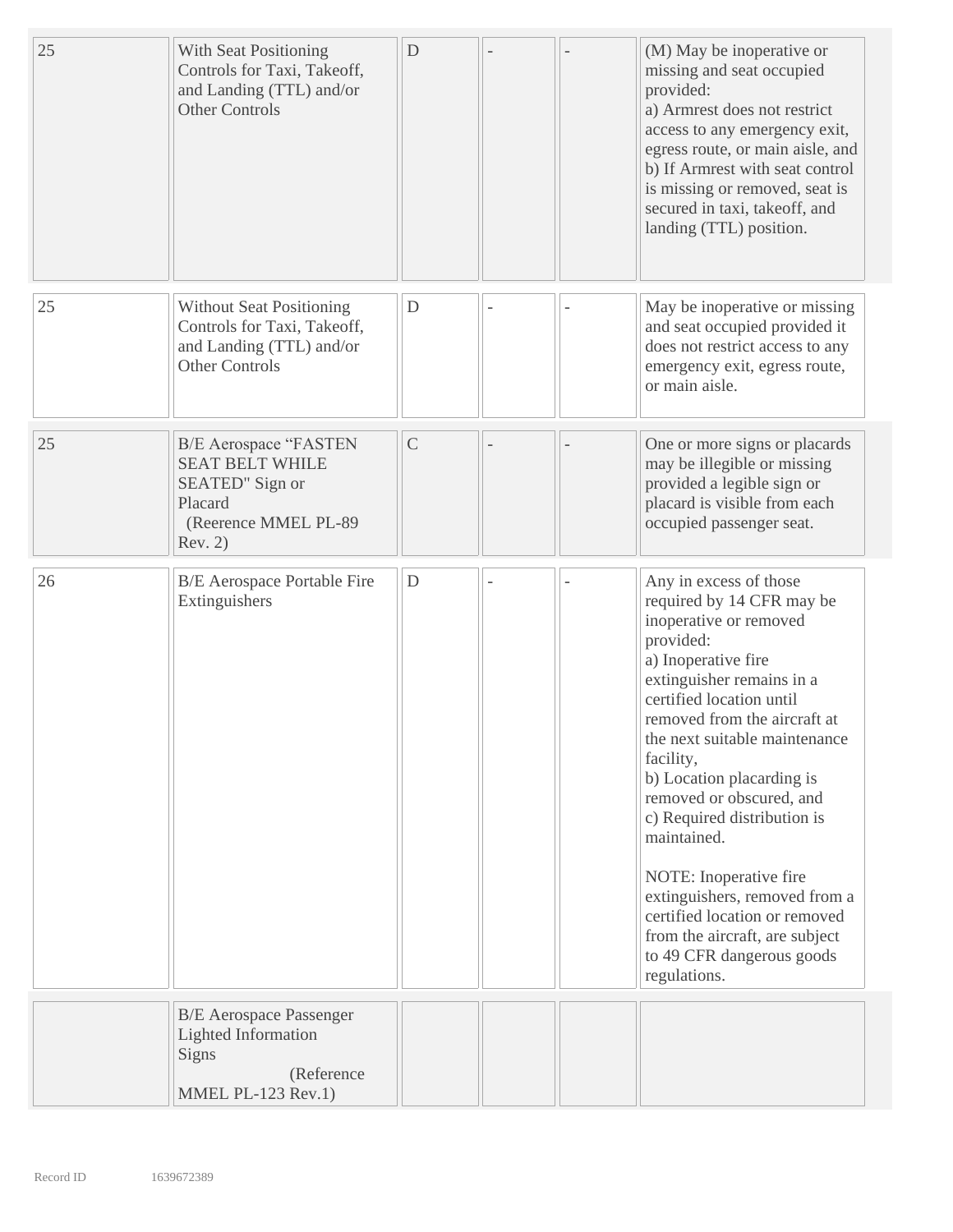| 33 | Passenger Lighted<br>Information Sign "NO<br><b>SMOKING / FASTEN SEAT</b><br><b>BELT / RETURN TO SEAT"</b><br>Signs |               |  |                                                                                                                                                                                                                                                                                                                                                                                       |
|----|---------------------------------------------------------------------------------------------------------------------|---------------|--|---------------------------------------------------------------------------------------------------------------------------------------------------------------------------------------------------------------------------------------------------------------------------------------------------------------------------------------------------------------------------------------|
| 33 |                                                                                                                     | $\mathsf C$   |  | (M) May be inoperative<br>provided:<br>a) Associated passenger seat<br>or lavatory is not occupied<br>from which a passenger<br>lighted information sign is not<br>readily legible, and<br>b) Associated seat or lavatory<br>is blocked and placarded - DO<br>NOT OCCUPY.<br>NOTE: These conditions are<br>not intended to prohibit<br>lavatory use or inspections by<br>crewmembers. |
| 33 |                                                                                                                     | $\mathsf{C}$  |  | (O) May be inoperative and<br>associated passenger seat or<br>lavatory may be occupied<br>provided:<br>a) PA system operates<br>normally, and<br>b) PA system is used to notify<br>passengers and cabin crew<br>when associated sign(s) are<br>placed on or off.                                                                                                                      |
| 38 | <b>B/E</b> Aerospace Potable Water<br><b>Systems</b><br>(Reference MMEL PL-83<br>Rev. 8)                            | $\mathcal{C}$ |  | (M) Individual components<br>may be inoperative provided:<br>a) Associated components are<br>deactivated or isolated, and<br>b) Associated system<br>components are verified not to<br>have leaks.<br>Note: Any portion of system<br>which operates normally may<br>be used.                                                                                                          |
| 38 |                                                                                                                     | $\mathsf{C}$  |  | (M) May be inoperative<br>provided:<br>a) System is drained, and<br>b) Procedures are established<br>to ensure that system is not<br>serviced.                                                                                                                                                                                                                                        |